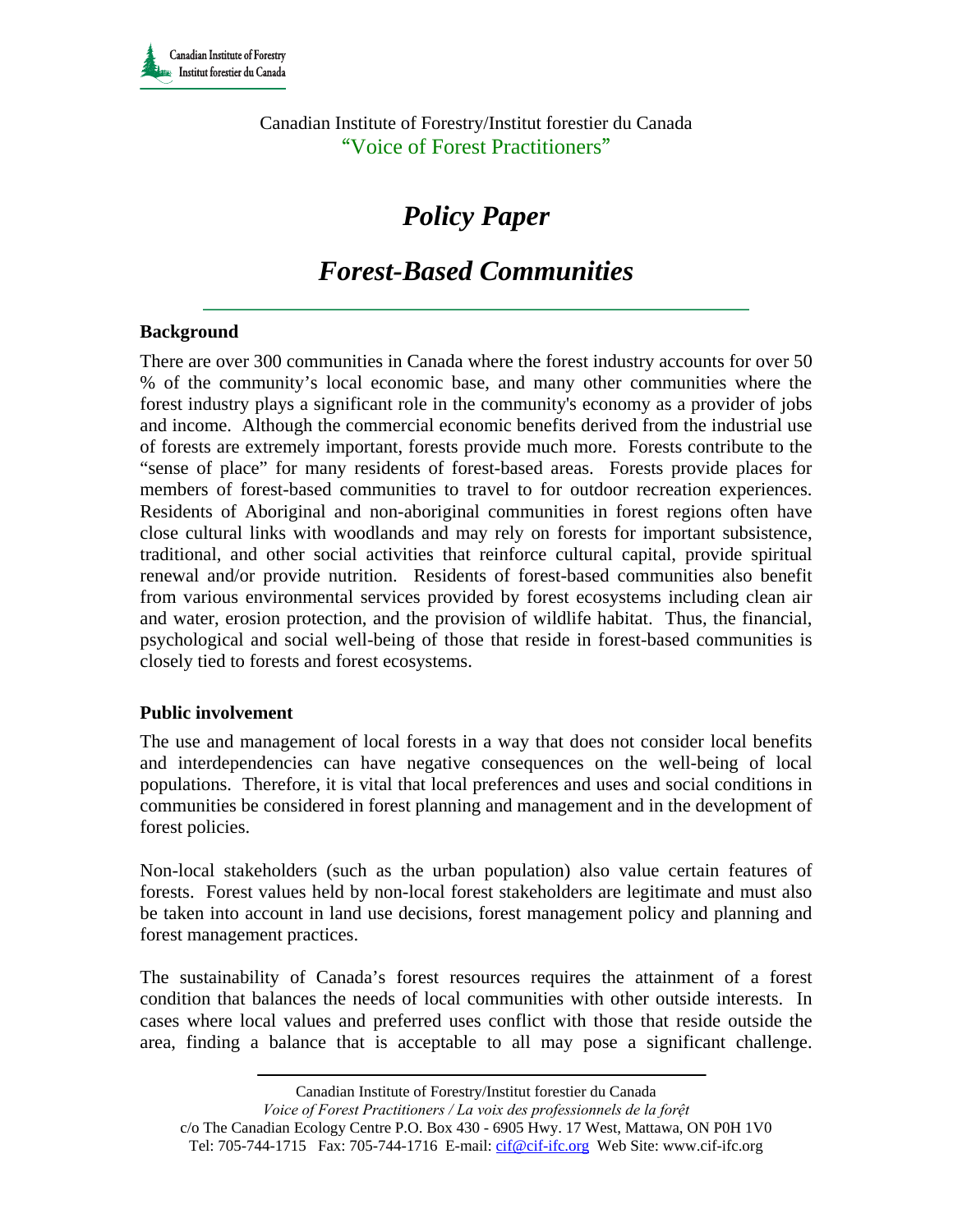

Nevertheless, decisions will need to be based on the best available information and knowledge regarding forest values, conflicts, and the local and widespread social and economic impacts of forest policies and alternative management regimes. One means of identifying and evaluating the diverse needs of those that reside in forest-based communities is through public involvement. In pursuing sustainable forest management, it is important that public involvement processes are open, inclusive, broadly-based, representative, and provide opportunities for meaningful involvement. Consensus may not always be possible, but it is important that stakeholders, including residents and representatives of forest-based communities, have an opportunity and willingness to be meaningfully involved in policy and planning. The process of public involvement can lead to more informed public opinion and in some cases mutual learning and convergences of opinion.

## **Capacity building**

There are a number of trends impacting forest-based communities. They include globalization of markets, changes in industrial organization, certification, changes in management paradigms, softwood lumber duties, urbanization and an increase in the role and importance of science and technology in society. Climate change may also have an increasing influence on forest based communities in the future.

Forestry communities are continually changing and evolving in response to these ongoing economic, social, institutional and competitive market processes. Some communities will inevitably grow and diversify while others that ignore these processes may decline over time. Maintaining communities or preventing decline as an objective of social policy may be, in some cases, unrealistic. In response to inevitable changes, the emphasis should be placed on encouraging self-sufficiency, maintaining resiliency in rural social systems, fostering adaptation capacity and flexibility and on facilitating orderly transitions in communities where the forest industry is downsizing.

The capacity of forest-based communities to respond and adapt to changing circumstances depends on a number of interrelated factors. These factors include :

- skill and education levels of the local work force,
- the existence of opportunities for continuing learning,
- the role and position of the community in the regional economy,
- attractiveness as a place for investment,
- social amenities.
- presence of strong and dynamic local leadership,
- the existence of local institutions and social organizations and networks to mobilize the community to come together to develop plans and strategies for the sustainable development of the community,
- the presence and/or lack of required infrastructure,
- the science and technology capacity of local firms,

Canadian Institute of Forestry/Institut forestier du Canada

*Voice of Forest Practitioners / La voix des professionnels de la forệt*  c/o The Canadian Ecology Centre P.O. Box 430 - 6905 Hwy. 17 West, Mattawa, ON P0H 1V0

Tel: 705-744-1715 Fax: 705-744-1716 E-mail: cif@cif-ifc.org Web Site: www.cif-ifc.org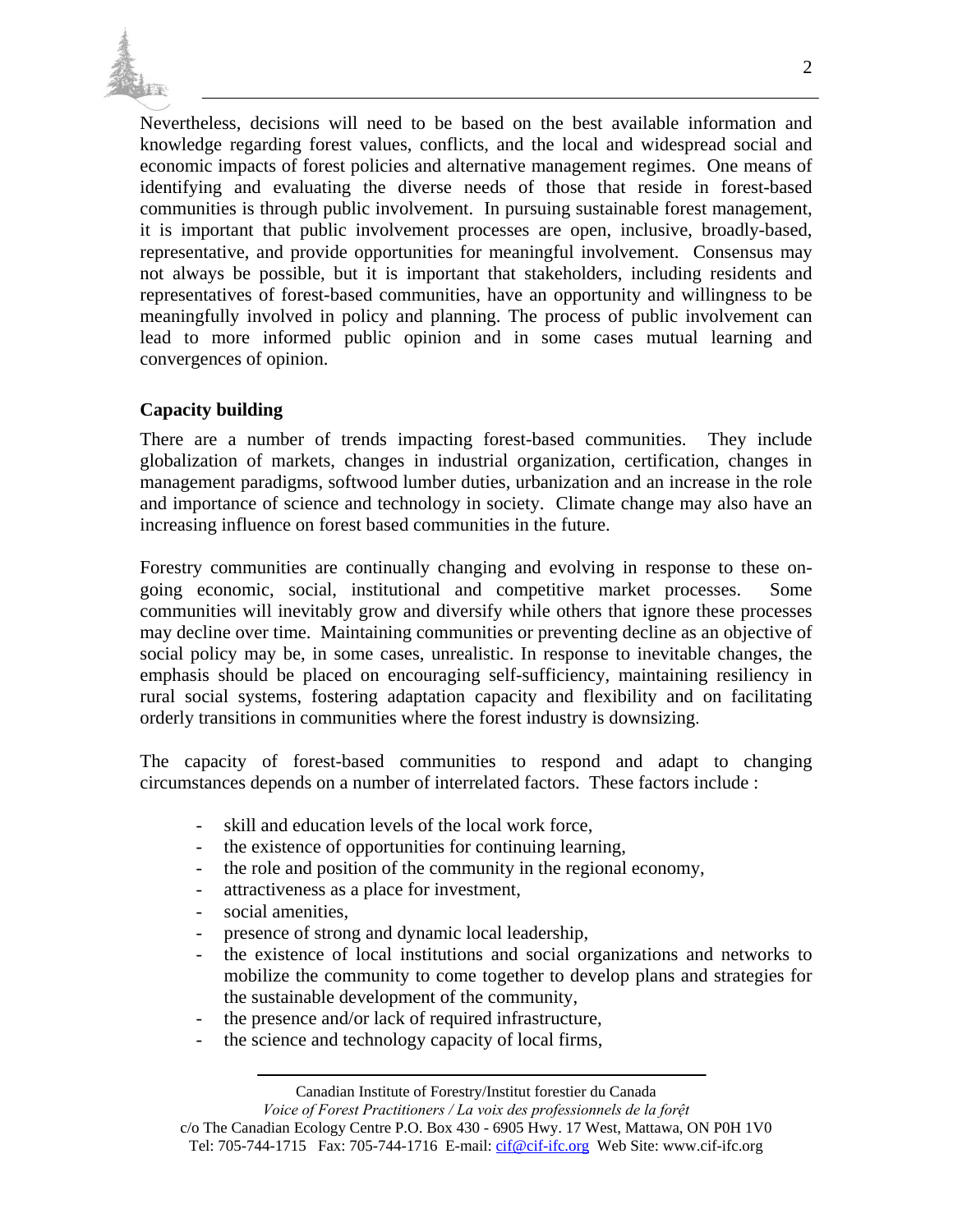

the degree of community autonomy or control relative to local decisions.

The capacity of communities to adapt to external effects may (in some cases but not necessarily all cases) be enhanced by their ability to influence or make decisions regarding the management of forest resources. There are a number of innovative mechanisms that could be further explored including community tenures and management by objective policies that attempt to decentralize some aspects of forest resource decision making.

### **CIF/IFC policy on forest-based communities**

- CIF/IFC emphasizes the importance of sustainable forest management to healthy and prosperous communities where local forest sustainability is defined as maintaining healthy local forest ecosystems while providing a balance of environmental, economic, social and cultural opportunities to both the local population and non-local forest stakeholders.
- CIF/IFC supports public involvement in decision-making and recommends that public involvement processes allow for representation of local communities and local stakeholders, as well as interests outside the local community, in forest decisionmaking. Forest-based communities and other publics are key stakeholders and they must be provided an opportunity to participate fully in discussions about resource management issues that affect them in a meaningful way.
- CIF/IFC supports the strengthening of informed dialogue and interaction between community leaders, the forestry workforce, resource practitioners, landowners, tenure holders, Aboriginal Peoples, non-government organizations and the interested public. Informed dialogue results in informed public opinion.
- CIF/IFC supports initiatives that lead to improved capacity of forest-based communities to respond and adapt to new circumstances. This may involve strengthening or improving local social networks and institutions, leadership development, providing opportunities for adult education and learning, helping communities understand planning processes at various levels including forest management planning, attracting investment, and encouraging entrepreneurship. The main effort will need to come from the communities themselves, however, a number of different groups can contribute to, support and/or work with communities in enhancing their capacity to evolve and change including professional foresters and other forest practitioners, local forestry based companies, educational institutions, governments, science and technology organizations, and universities.

Canadian Institute of Forestry/Institut forestier du Canada

*Voice of Forest Practitioners / La voix des professionnels de la forệt*  c/o The Canadian Ecology Centre P.O. Box 430 - 6905 Hwy. 17 West, Mattawa, ON P0H 1V0 Tel: 705-744-1715 Fax: 705-744-1716 E-mail: cif@cif-ifc.org Web Site: www.cif-ifc.org